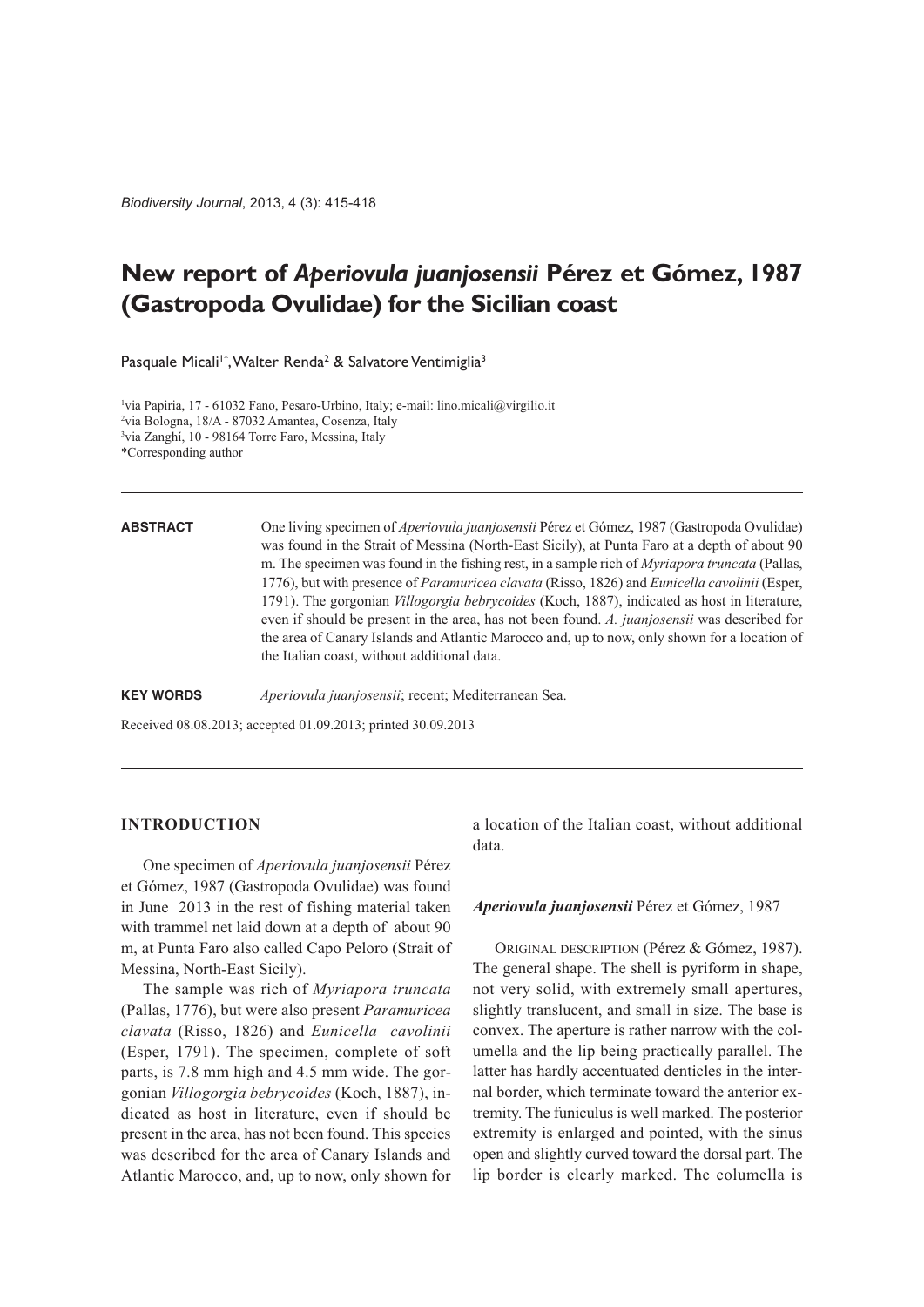curved with an evident small depression and dimple. The syphon canal terminates obliquely (the external lip is shorter than the internal one).

The external surface. It is sculptured by transversal striae localized at both extremities, particularly on the posterior where they are more numerous and dense. The globular area of the final whorl has no spiral sculpture, except for some so fine that they are visible only upon microscopic examination.

Colouring. The colouring is bright white, almost translucent. On the lip borders at the extremities it takes on an opaque ivory shade. An exact description of the mollusc itself is not yet possible, but local fishermen have referred that it has a reddish tint.

BIOLOGY. The Ovulidae is a family of carnivorous and ectoparasites molluscs, with a wide geographical distribution in tropical and temperate belt. The species *Xandarovula patula* (Pennant, 1777) is a northern one, reaching the latitude of England. The Ovulidae are host specific in the sense that the colour of the mollusc mantle, covering the shell, copies the host both in colour and geometry of the papillae as in the host polyps. They live on Anthozoa, and well known (Schiaparelli et al., 2005; Fehse, 2007) is the association, inside the Mediterranean, of *Neosimnia spelta* (Linnaeus, 1758) with *Eunicella cavolinii* (Koch, 1887) and *E. singularis* (Esper, 1791), and of *Simnia illyrica* Schilder, 1927 with *Leptogorgia sarmentosa* (Esper, 1791). More specimens of ovulid may live and predate on the same host, but this seems not to cause the death of the host.

*Villogorgia bebrycoides* has been reported at 70-130 m depth in the gulf of St. Eufemia (Calabria, South Tyrrhenian Sea) by Bo et al. (2012) and also in the Sicily channel, always in deep waters, therefore could occur in deep water at Punta Faro. In the rest of material found in the boat together with *A. juanjosensii* there were no pieces of *V. bebrycoides*, therefore the association with this gorgonians cannot be confirmed, at the same time there is the possibility that *A. juanjosensii* may live associated to any of the other gorgonians present in the sample. As above indicated, this multi-host preference has been reported by Schiaparelli et al. (2005) for *Neosimnia spelta*.

REMARKS. *A. juanjosensii* was described on five specimens (3 living, 2 dead) from Tenerife and La

Palma islands. The species was found associated with the gorgonians *Villogorgia bebrycoides* (Koch, 1887) at a depth ranging from 100 to 250 m, catched with drag or shrimp net. Bouchet & Warén (1993: 746) report *A. juanjosensii* "on the seamounts between Madeira and Portugal in about 200-300 m". Oliverio & Villa (1998: 56) in the study on Ovulidae of the Canary islands figure a paratype (Figs. 13, 14) from Tenerife, but do not add anything to what known from previous literature.

*Primovula* (*Adamantia*) *bellocqae* Cardin, 1997 is described on four specimens trawled off the Atlantic coast of Marocco, between Safi and Agadir, at a depth of 50-60 m. Actually, the Author (Cardin, 1997) used the generic name "*bellocqae*" in the title and figure explanation, while in the text there is and additional "*u*" and the name is written "*bellocquae"*. Similarly, also the name of the other species is wrongly written: "*juanjoseensis"* or "*juanjoneensis"*. The Author states that the new species is very similar to *A. juanjosensii*, but due to the very schematic original drawing, a detailed description of the discriminant characters was not possible. Fehse (2003) put in synonymy the two names. The mediterranean records are few and the collecting locality are not detailed. One specimen 12 mm high, from Western Mediterranean, is figured by Ardovini & Cossignani (2004: 112) under the name *Primovula bellocque*. Two specimens, one from Marsala (Western Sicily) and one from Alboran are figured by Cossignani & Ardovini (2011: 234). Another specimen labelled from Trapani (West Sicily) is present in the collection of the Museo Malacologico of Cupra Marittima. The above records indicate a distribution in the Western Mediterranean, which is confirmed and extended up to the Eastern Sicily by our discovery.

The original description fails to indicate the marked dorsal gibbosity, well visible in lateral view. In addition the colour of our specimen clearly shows the two yellowish bands at the extremities, at the beginning of the callus, interconnected by a yellow band running behind the thickening of the outer lip. *A. juanjosensii* clearly differs from *A. adriatica* (Sowerby G. B. I, 1828) for the dorsal gibbosity, the angulated profile in frontal view, the elongated posterior extremity and the narrower aperture. The denticles on the external lip are present in both species. Same differences apply also to *Pseudosimnia carnea* (Poiret, 1789).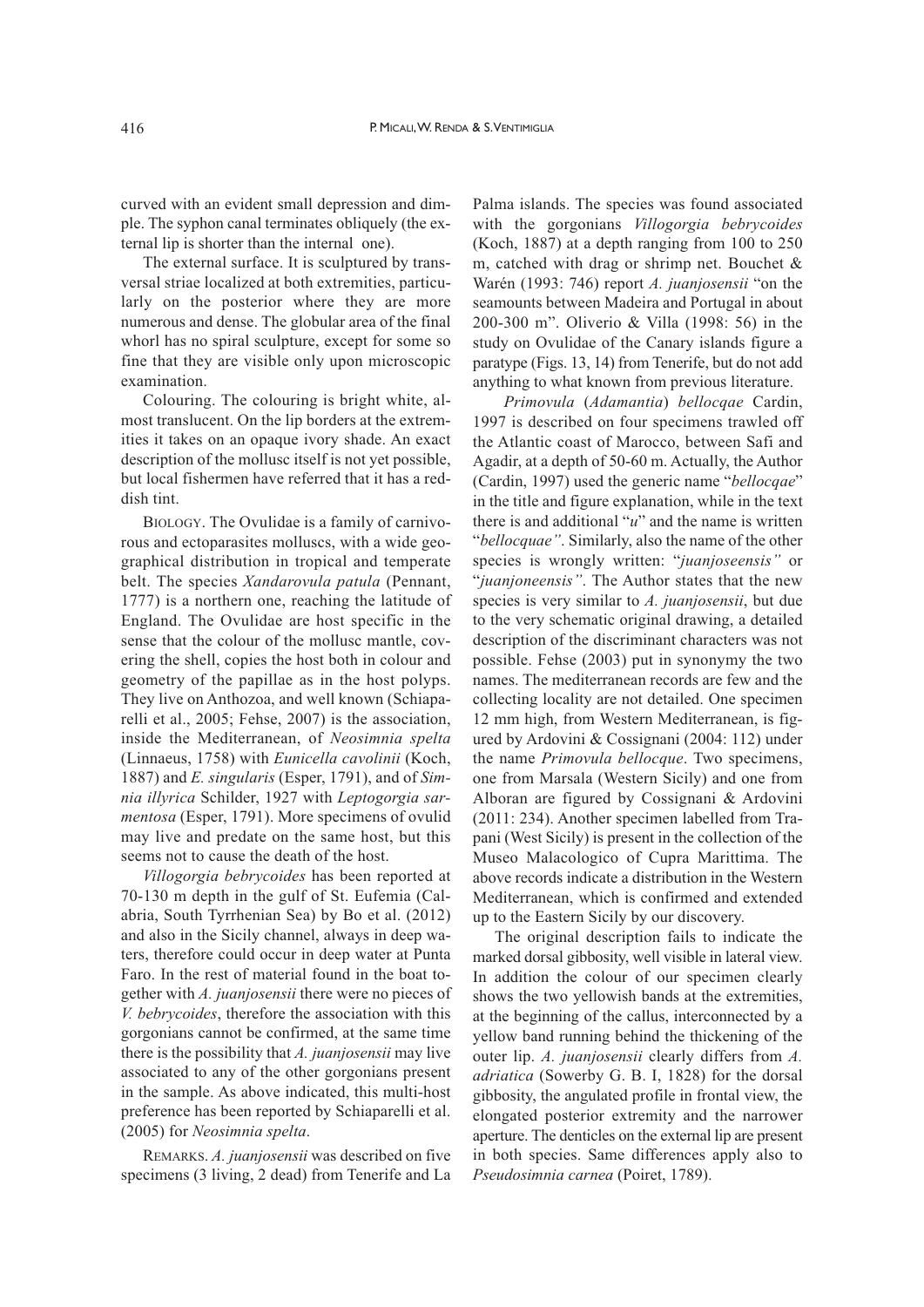

Figures 1-4. *Aperiovula juanjosensii* Pérez et Gómez, 1987, Punta Faro, Messina, Italy, -90 m, height 7.8 mm. Fig. 1: dorsal view. Fig. 2: ventral view. Figs. 3, 4: lateral view.

*Additional note*. When the work was ready for publication, a second specimen has been found in the same locality, by same fishing boat. The second specimen is 8.2 mm high and 4.2 mm wide, very fresh.

# **ACKNOWLEDGEMENTS**

We thank Dr. Marco Taviani (ISMAR-CNR, Bologna, Italy), Dr. Giorgio Bavestrello (University of Genova, Italy) and Dr. Marzia Bo (University of Genova, Italy) for the bibliographic support.

## **REFERENCES**

Ardovini R. & Cossignani T., 2004. Conchiglie dell'Africa occidentale (incluse Azzorre, Madeira e

Canarie). L'Informatore Piceno, Ancona, 320 pp., 2180 figs.

- Bo M., Canese S., Spaggiari C., Pusceddu A., Bertolino M., Angiolillo M., Giusti M., Loreto M. F., Salvati E., Greco S. & Bavestrello G., 2012. Deep Coral Oases in the South Tyrrhenian Sea. PLoS One (published via Internet), 7(11): e49870.
- Bouchet P. & Warén A., 1993. Revision of the northeast Atlantic bathyal and abyssal Mesogastropoda. Bollettino Malacologico. Suplement 3: 579-840, 1953 figs.
- Cardin C., 1997. *Primovula* (*Adamantia*) *bellocqae* n. sp. La Conchiglia, 29 (285): 24-25.
- Cossignani T. & Ardovini R., 2011. Malacologia Mediterranea. L'Informatore Piceno, Ancona, 536 pp.
- Fehse D., 2003. Beiträge zur kenntnis der Ovulidae. XIII. *Pseudosimnia flava*, spec. nov. und *Aperiovula juanjosensii* Pérez & Gómez, 1987 aus dem Bathyal des Zentralatlantiks (Mollusca, Gastropoda). Spixiana, 26: 269-275.